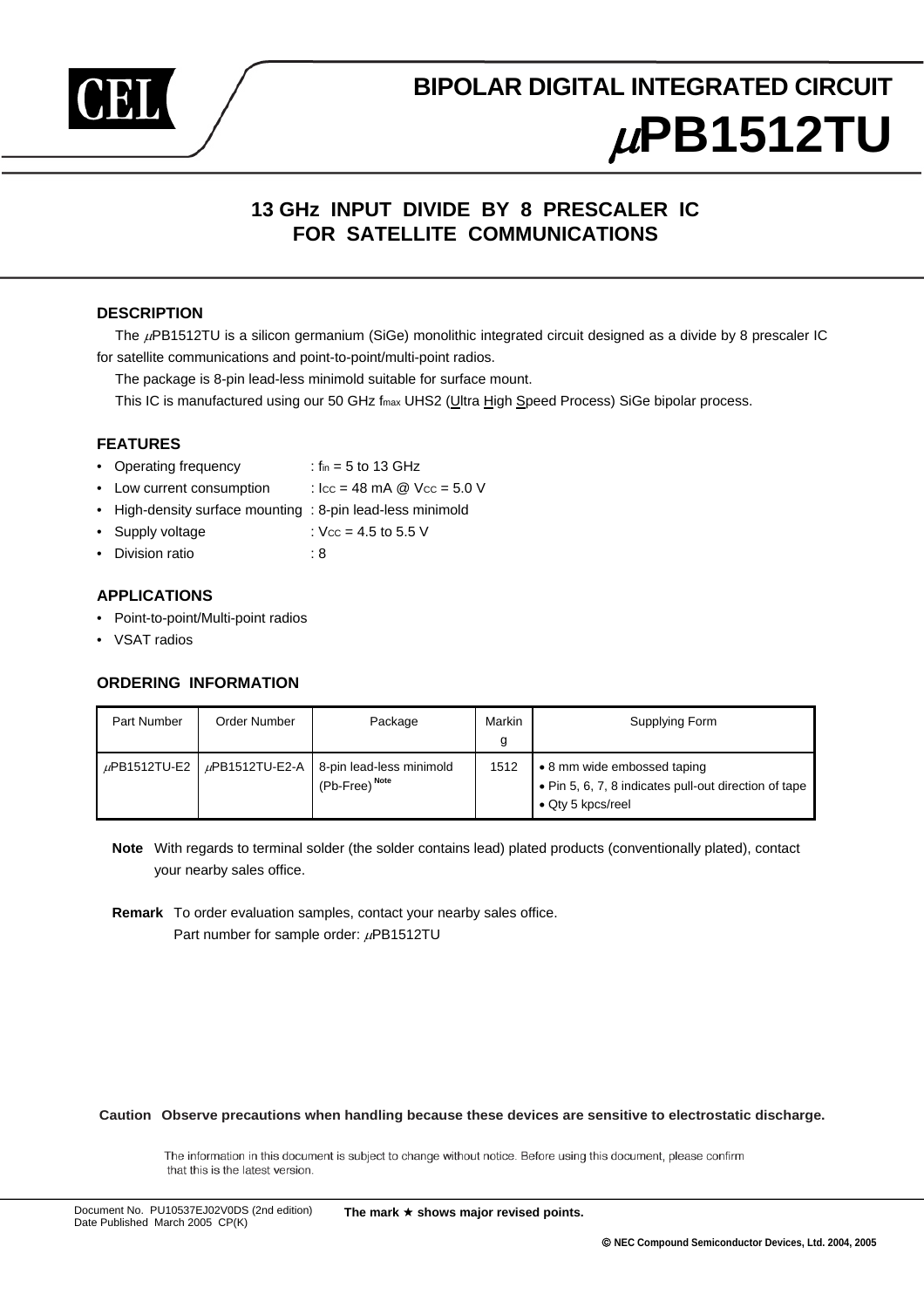#### **INTERNAL BLOCK DIAGRAM AND PIN CONNECTIONS**



| Pin No. | Pin Name                 |  |
|---------|--------------------------|--|
| 1       | Vcc1                     |  |
| 2       | IN                       |  |
| 3       | <b>GND</b>               |  |
| 4       | $\overline{\mathsf{IN}}$ |  |
| 5       | OUT                      |  |
| 6       | <b>GND</b>               |  |
| 7       | OUT                      |  |
| 8       | Vcc2                     |  |

#### **SYSTEM APPLICATION EXAMPLE**

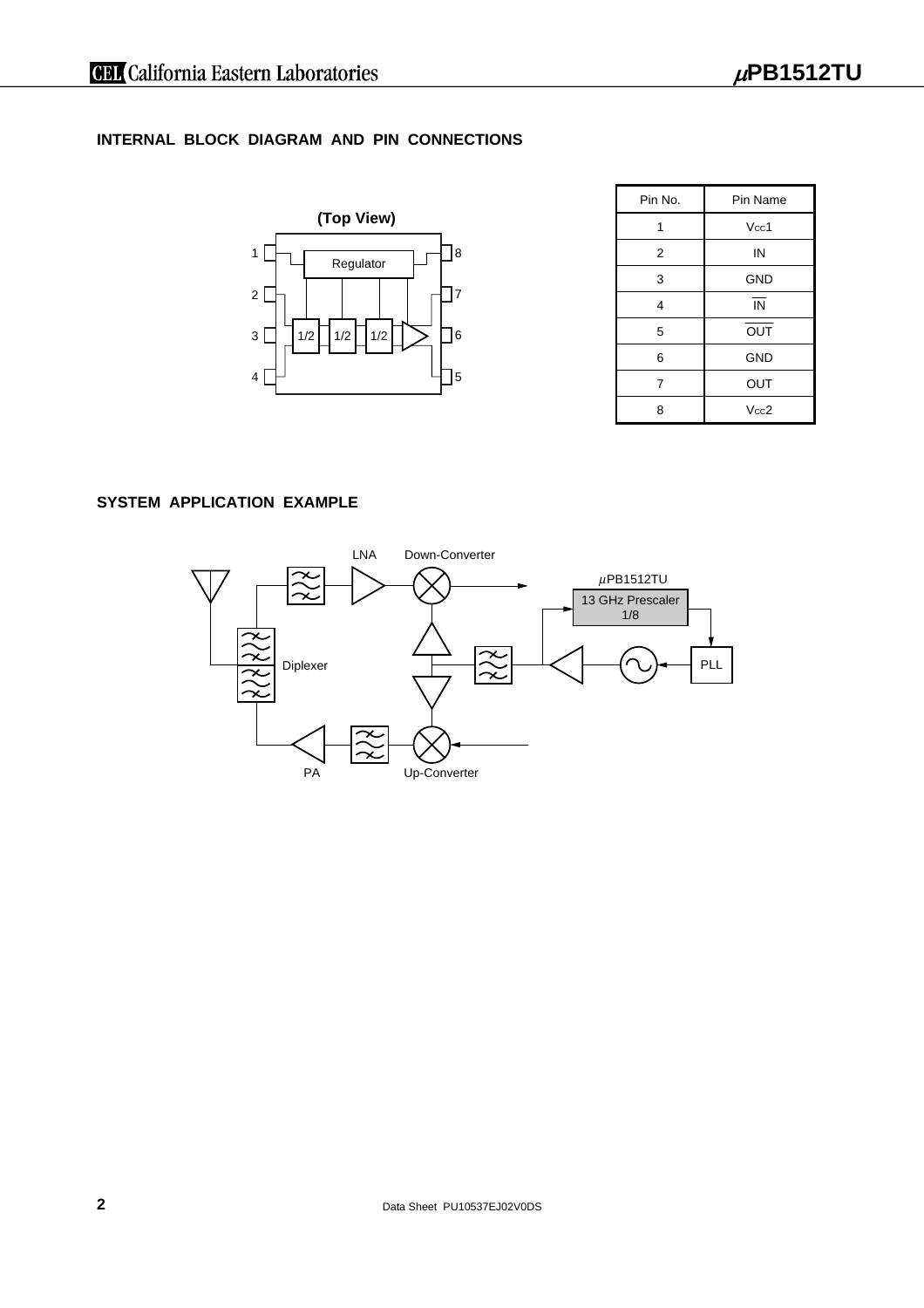#### **PIN EXPLANATION**

| Pin No.        | Pin Name         | <b>Applied Voltage</b><br>(V) | <b>Function and Applications</b>                                                                              |  |
|----------------|------------------|-------------------------------|---------------------------------------------------------------------------------------------------------------|--|
| 1              | Vcc1             | 5                             | Power supply pin.                                                                                             |  |
|                |                  |                               | This pin must be equipped with bypass capacitor (example : 100 pF and 10 nF) to<br>minimize ground impedance. |  |
| 2              | IN               |                               | Signal input pin.                                                                                             |  |
|                |                  |                               | This pin should be coupled to signal source with capasitor (example : 100 pF) for<br>DC cut.                  |  |
| 3              | <b>GND</b>       | $\mathbf 0$                   | Ground pin.                                                                                                   |  |
|                |                  |                               | Ground pattern on the board should be formed as widely as possible to minimize<br>ground impedance.           |  |
| 4              | IN               |                               | Signal input bypass pin.                                                                                      |  |
|                |                  |                               | This pin must be equipped with bypass capacitor (example : 100 pF) to minimize<br>ground impedance.           |  |
| 5              | $\overline{OUT}$ |                               | Divided frequency output pin.                                                                                 |  |
|                |                  |                               | This pin shoud be coupled to load device with capasitor (example : 100 pF) for DC<br>cut.                     |  |
| 6              | <b>GND</b>       | $\mathbf 0$                   | Ground pin.                                                                                                   |  |
|                |                  |                               | Ground pattern on the board should be formed as widely as possible to minimize<br>ground impedance.           |  |
| $\overline{7}$ | OUT              |                               | Divided frequency output pin.                                                                                 |  |
|                |                  |                               | This pin should be coupled to load device with capasitor (example : 100 pF) for DC<br>cut.                    |  |
| 8              | Vcc2             | 5                             | Power supply pin.                                                                                             |  |
|                |                  |                               | This pin must be equipped with bypass capacitor (example : 100 pF and 10 nF) to<br>minimize ground impedance. |  |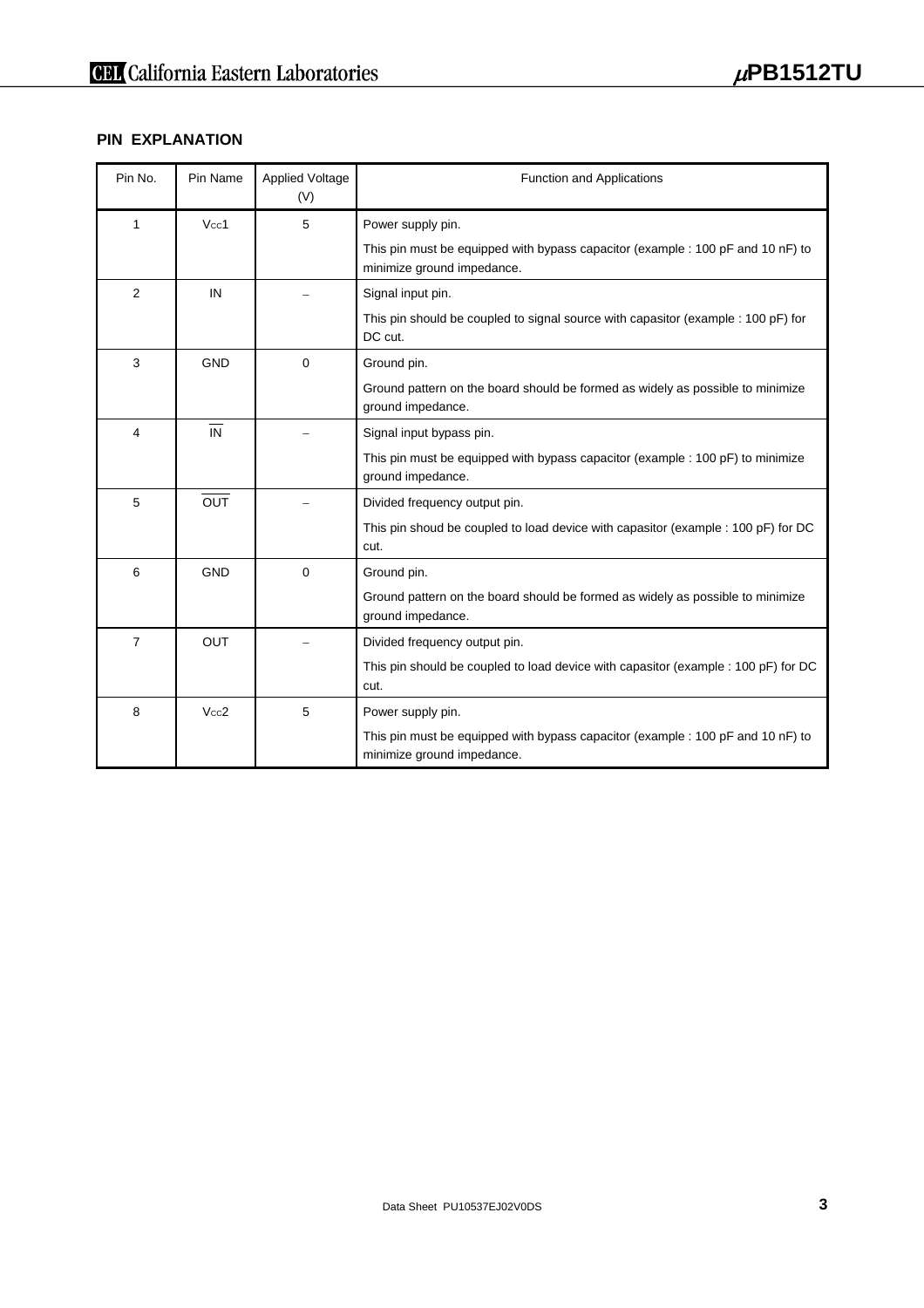#### **ABSOLUTE MAXIMUM RATINGS**

| Parameter                                                | Symbol                    | <b>Test Conditions</b>              | Ratings         | Unit |
|----------------------------------------------------------|---------------------------|-------------------------------------|-----------------|------|
| Supply Voltage                                           | Vcc                       | $T_A = +25^{\circ}C$                | 6               |      |
| <b>Total Power Dissipation</b>                           | P <sub>D</sub>            | <b>Note</b><br>$T_A = +85^{\circ}C$ | 867             | mW   |
| <b>Thermal Resistance</b><br>(junction to ground paddle) | $R_{th(i-c)}$             | <b>Note</b><br>$Ta = +85^{\circ}C$  | 75              | °C/W |
| <b>Operating Ambient Temperature</b>                     | ТA                        |                                     | $-40$ to $+85$  | °C   |
| Storage Temperature                                      | $\mathsf{T}_{\text{stg}}$ |                                     | $-55$ to $+150$ | °C   |

**Note** Mounted on 33 × 21 × 0.4 mm polyimide PCB, with copper patterning on both sides.

#### **RECOMMENDED OPERATING RANGE**

| Parameter                            | Symbol | MIN.  | TYP.  | MAX.  | Unit |
|--------------------------------------|--------|-------|-------|-------|------|
| Supply Voltage                       | Vcc    | 4.5   | 5.0   | 5.5   |      |
| <b>Operating Ambient Temperature</b> | Tд     | $-40$ | $+25$ | $+85$ | °C   |

### **ELECTRICAL CHARACTERISTICS (Vcc = 4.5 to 5.5 V, TA =**  $-40$  **to +85°C, Zs = ZL = 50**  $\Omega$ **)**

| Parameter                | Symbol       | <b>Test Conditions</b>                                            | MIN.  | TYP.   | MAX.        | Unit |
|--------------------------|--------------|-------------------------------------------------------------------|-------|--------|-------------|------|
| <b>Circuit Current</b>   | $_{\rm lcc}$ | No Signals                                                        |       | 48     | 75          | mA   |
| <b>Input Sensitivity</b> | $P_{in}1$    | $f_{\text{in}} = 5$ to 6 GHz                                      | $-8$  |        | $-5$        | dBm  |
|                          | $P_{in}2$    | $f_{in} = 6$ to 12 GHz                                            | $-8$  |        | $\mathbf 0$ | dBm  |
|                          | $P_{in}3$    | $f_{in}$ = 12 to 13 GHz                                           | $-5$  |        | 0           | dBm  |
| <b>Output Power</b>      | Pout         | $f_{\text{in}} = 5$ to 13 GHz, single ended,<br>$P_{in} = -5$ dBm | $-11$ | $-4.0$ | 2           | dBm  |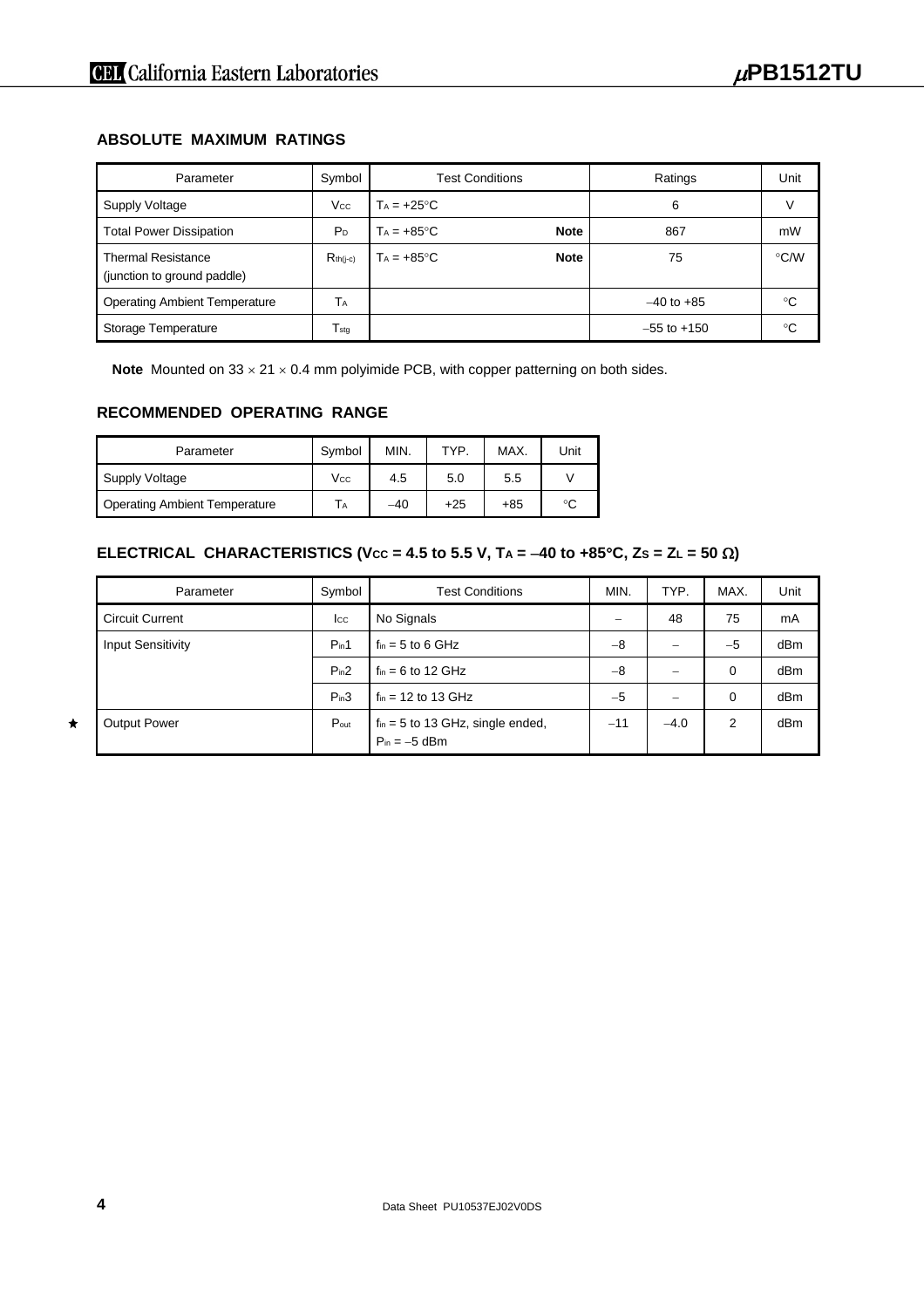#### **TYPICAL CHARACTERISTICS (TA = +25**°**C, unless otherwise specified)**



#### INPUT SENSITIVITY vs. FREQUENCY



#### CIRCUIT CURRENT vs. SUPPLY VOLTAGE



**Remark** The graphs indicate nominal characteristics.



#### OUTPUT POWER vs. FREQUENCY



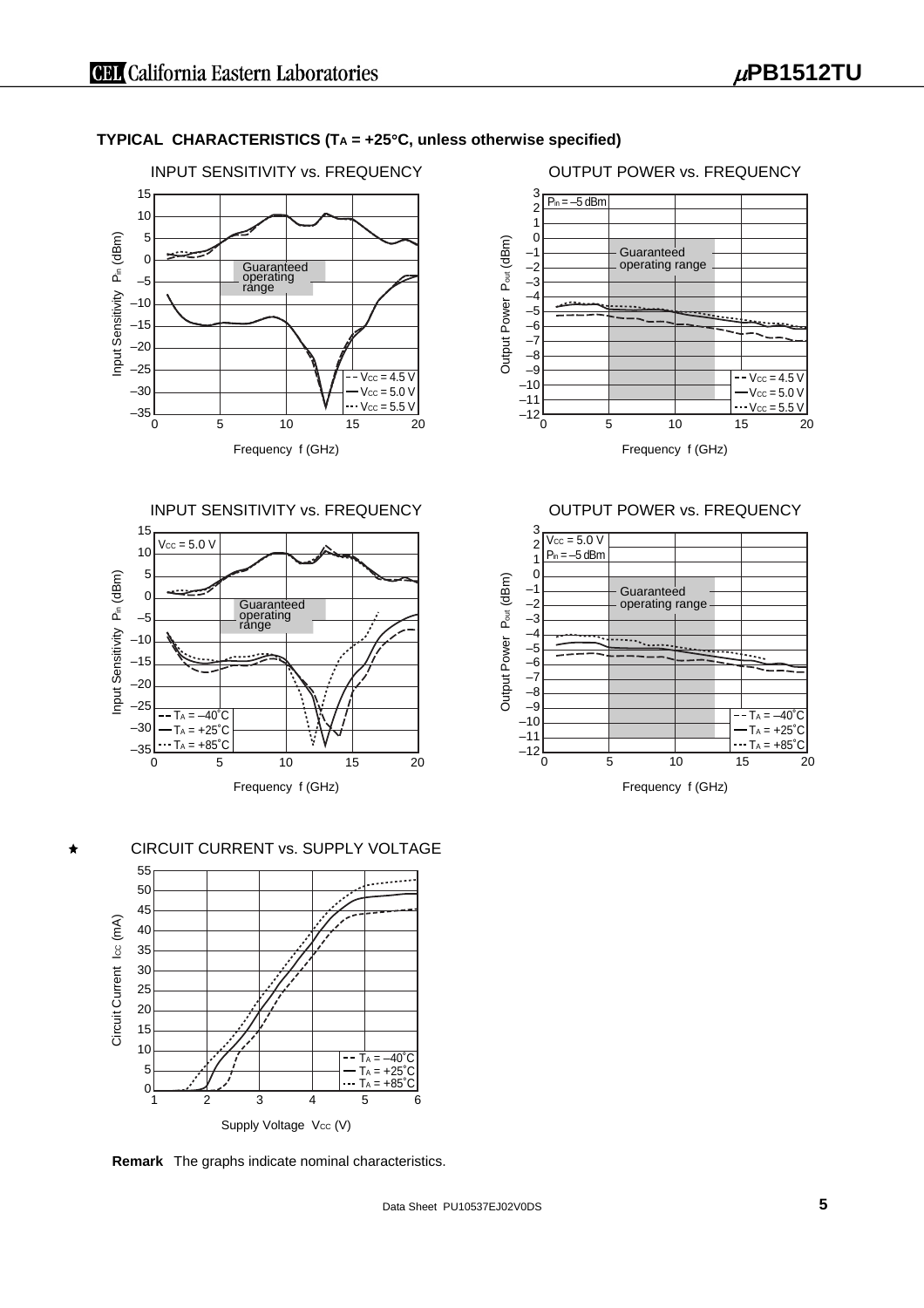**S-PARAMETERS (TA = +25°C, Vcc = 5.0 V)**  $\bigstar$ 

#### **S11**−**FREQUENCY**



**6 Data Sheet PU10537EJ02V0DS**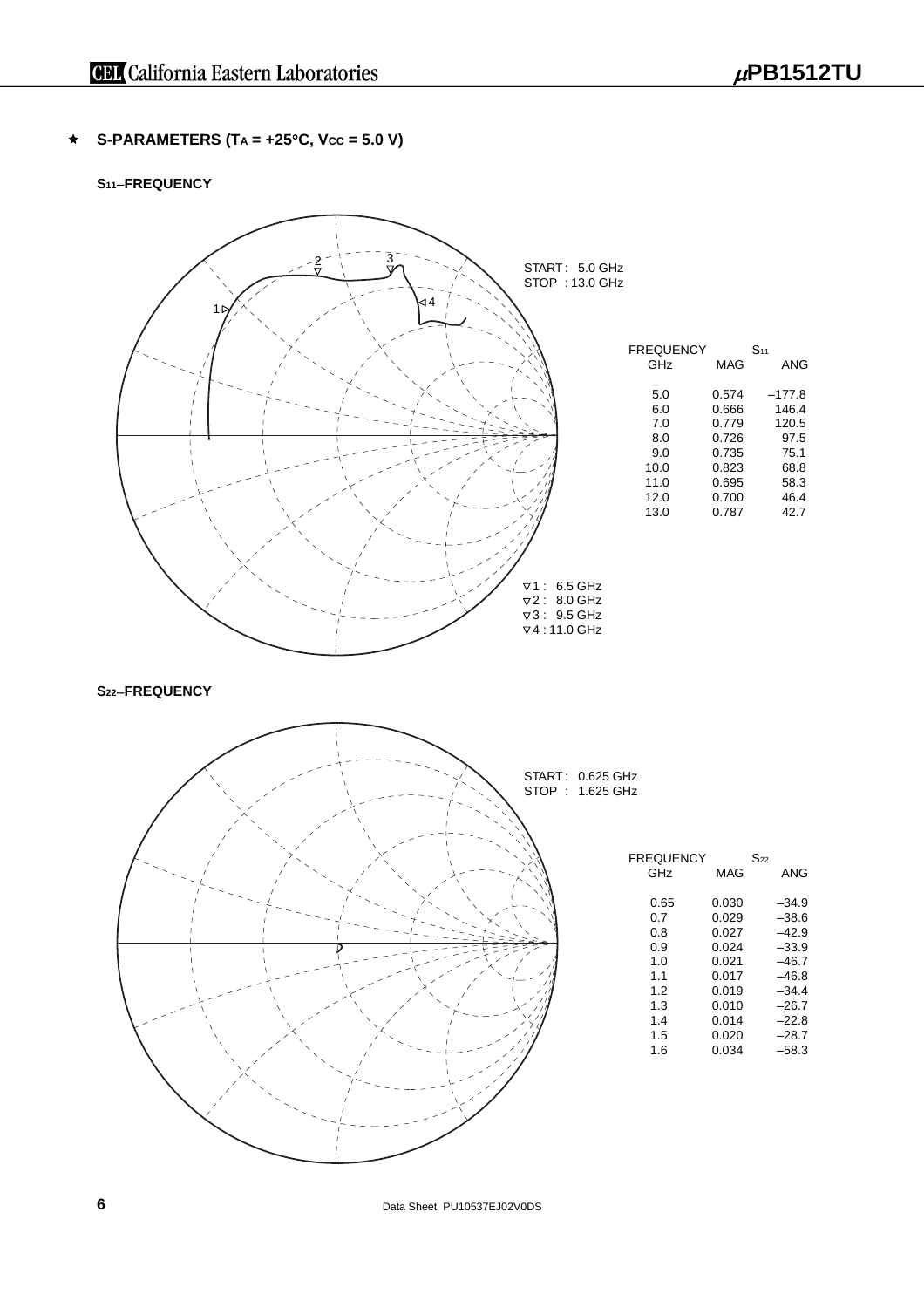#### **MEASUREMENT CIRCUIT**



The application circuits and their parameters are for reference only and are not intended for use in actual design-ins.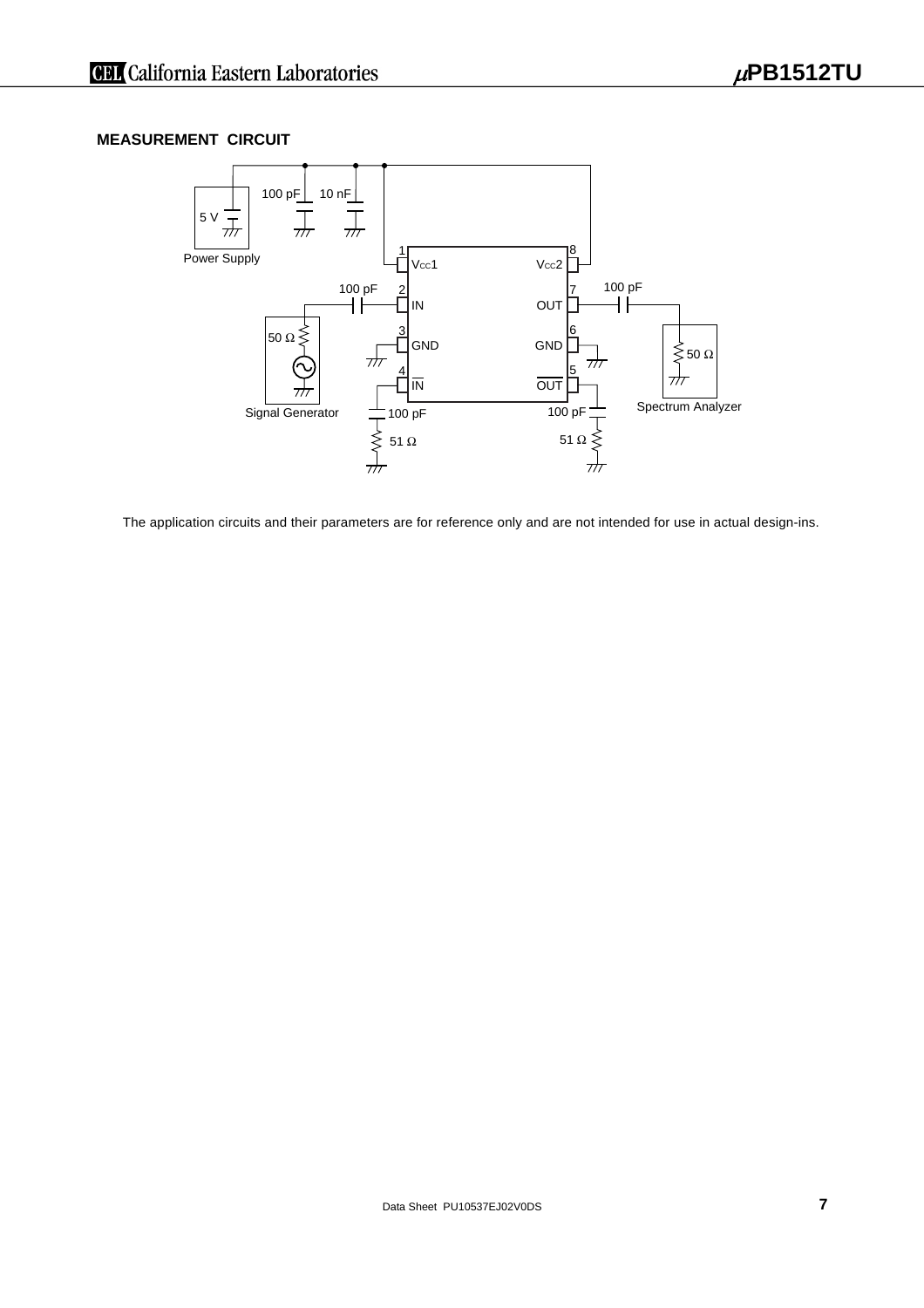#### **ILLUSTRATION OF THE MEASUREMENT CIRCUIT ASSEMBLED ON EVALUATION BOARD**



**Remarks 1.**  $33 \times 21 \times 0.4$  mm double-sided copper-clad polyimide PCB

- **2.** Back side: GND pattern
- **3.** Solder plated on pattern
- **4.** *<u>manuel</u>* represents cutout
- **5. o**  $\bigcirc$ : Through holes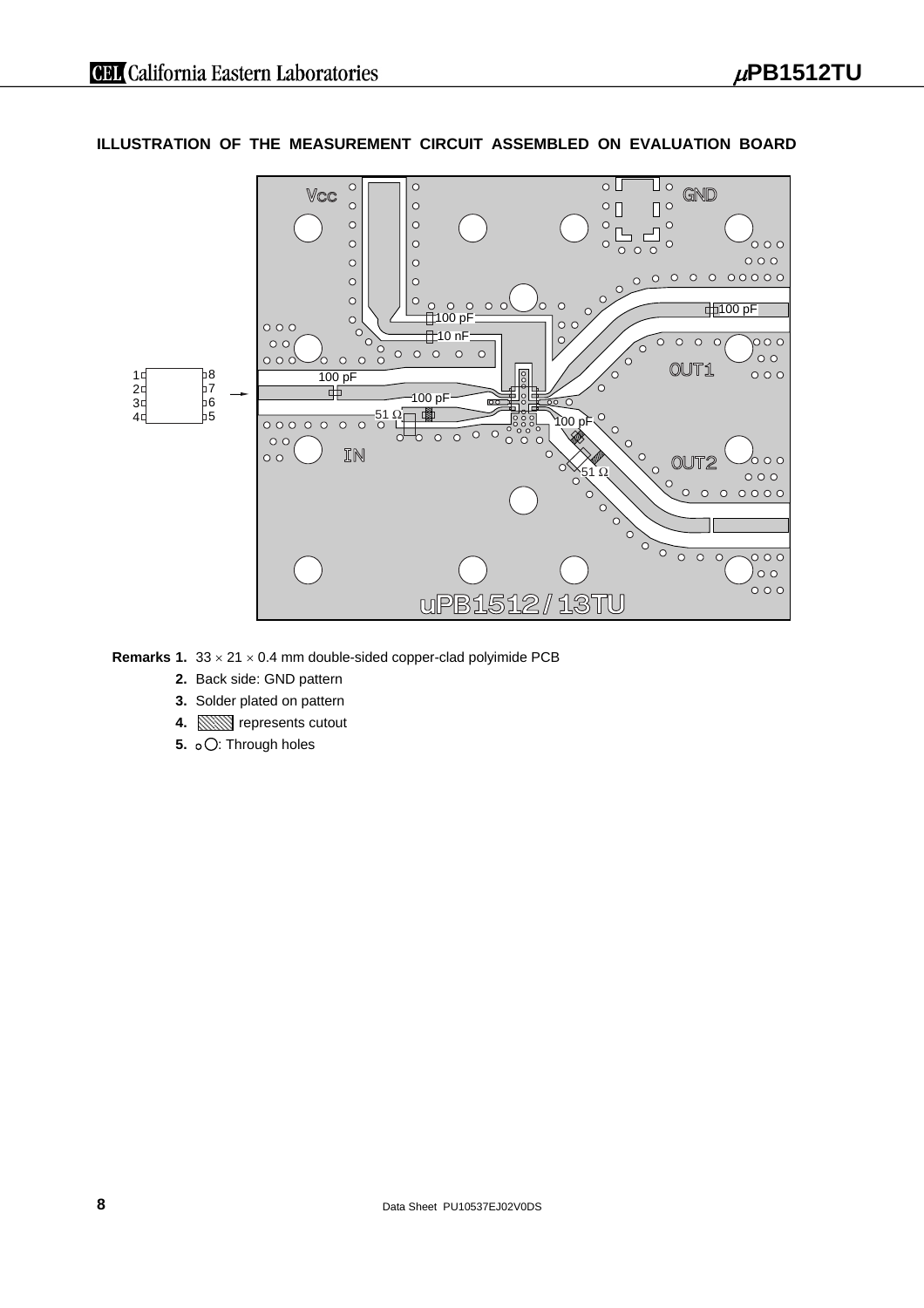#### **PACKAGE DIMENSIONS**

#### **8-PIN LEAD-LESS MINIMOLD (UNIT: mm)**



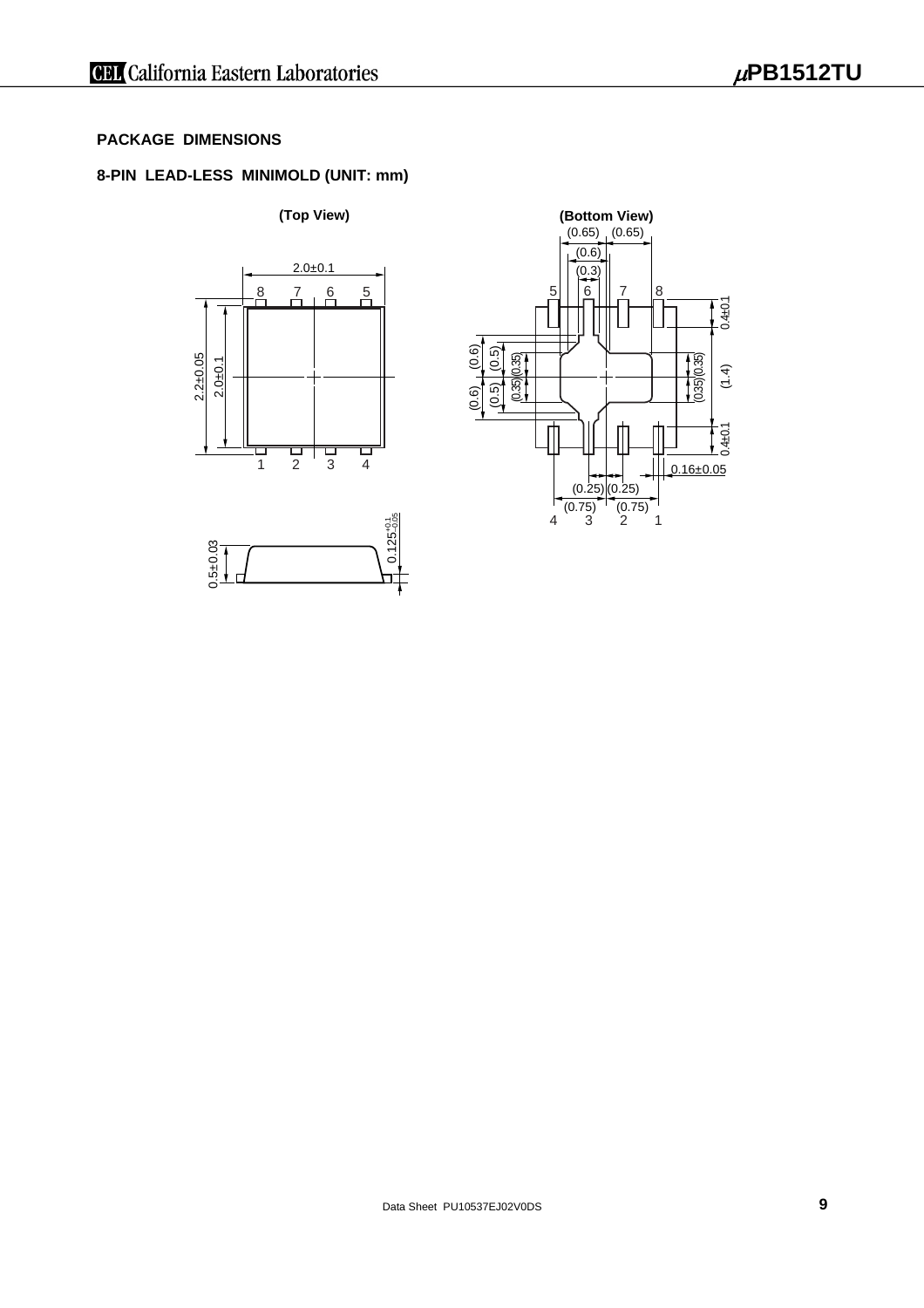#### **NOTES ON CORRECT USE**

- (1) Observe precautions for handling because of electro-static sensitive devices.
- (2) Form a ground pattern as widely as possible to minimize ground impedance (to prevent undesired oscillation).
- (3) Keep the track length of the ground terminals as short as possible.
- (4) Bypass capacitance must be attached to Vcc line.
- (5) Exposed heatsink at bottom on package must be soldered to PCB RF/DC ground.

#### **RECOMMENDED SOLDERING CONDITIONS**

This product should be soldered and mounted under the following recommended conditions. For soldering methods and conditions other than those recommended below, contact your nearby sales office.

| <b>Soldering Method</b> | <b>Soldering Conditions</b>                                                                                                                                                                                                                      |                                                                                                                                                | <b>Condition Symbol</b> |
|-------------------------|--------------------------------------------------------------------------------------------------------------------------------------------------------------------------------------------------------------------------------------------------|------------------------------------------------------------------------------------------------------------------------------------------------|-------------------------|
| <b>Infrared Reflow</b>  | Peak temperature (package surface temperature)<br>Time at peak temperature<br>Time at temperature of 220°C or higher<br>Preheating time at 120 to 180°C<br>Maximum number of reflow processes<br>Maximum chlorine content of rosin flux (% mass) | : 260 $\degree$ C or below<br>: 10 seconds or less<br>: 60 seconds or less<br>$: 120 + 30$ seconds<br>$: 3 \times$<br>$: 0.2\%$ (Wt.) or below | <b>IR260</b>            |
| Wave Soldering          | Peak temperature (molten solder temperature)<br>Time at peak temperature<br>Preheating temperature (package surface temperature) : 120°C or below<br>Maximum number of flow processes<br>Maximum chlorine content of rosin flux (% mass)         | : 260 $\degree$ C or below<br>: 10 seconds or less<br>$: 1$ time<br>$: 0.2\%$ (Wt.) or below                                                   | WS260                   |
| <b>Partial Heating</b>  | Peak temperature (terminal temperature)<br>Soldering time (per side of device)<br>Maximum chlorine content of rosin flux (% mass)                                                                                                                | : 350 $\degree$ C or below<br>: 3 seconds or less<br>$: 0.2\%$ (Wt.) or below                                                                  | <b>HS350</b>            |

**Caution Do not use different soldering methods together (except for partial heating).**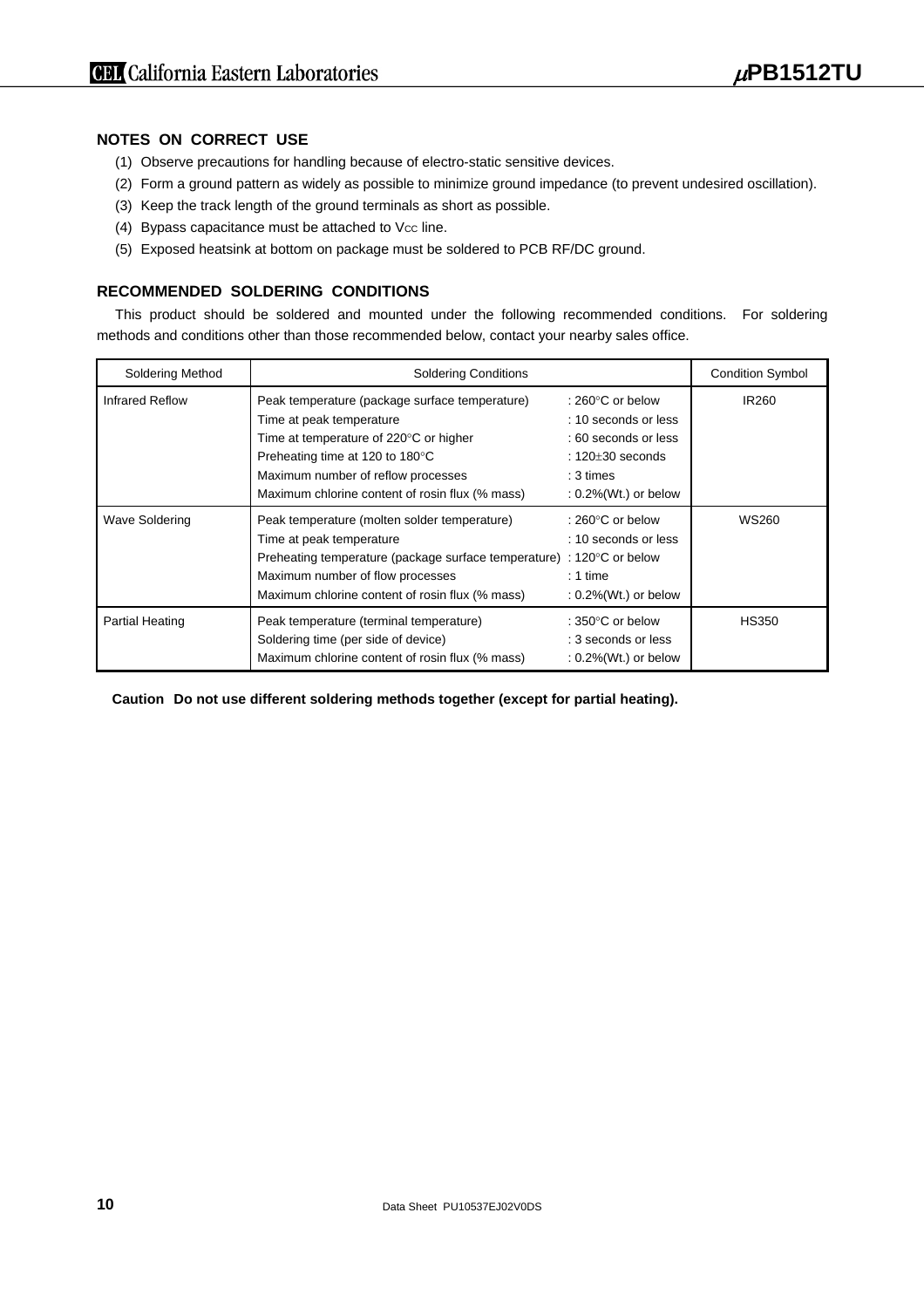When the product(s) listed in this document is subject to any applicable import or export control laws and regulation of the authority having competent jurisdiction, such product(s) shall not be imported or exported without obtaining the import or export license.

- **The information in this document is current as of March, 2005. The information is subject to change without notice. For actual design-in, refer to the latest publications of NEC's data sheets or data books, etc., for the most up-to-date specifications of NEC semiconductor products. Not all products and/or types are available in every country. Please check with an NEC sales representative for availability and additional information.**
- No part of this document may be copied or reproduced in any form or by any means without prior written consent of NEC. NEC assumes no responsibility for any errors that may appear in this document.
- NEC does not assume any liability for infringement of patents, copyrights or other intellectual property rights of third parties by or arising from the use of NEC semiconductor products listed in this document or any other liability arising from the use of such products. No license, express, implied or otherwise, is granted under any patents, copyrights or other intellectual property rights of NEC or others.
- Descriptions of circuits, software and other related information in this document are provided for illustrative purposes in semiconductor product operation and application examples. The incorporation of these circuits, software and information in the design of customer's equipment shall be done under the full responsibility of customer. NEC assumes no responsibility for any losses incurred by customers or third parties arising from the use of these circuits, software and information.
- While NEC endeavours to enhance the quality, reliability and safety of NEC semiconductor products, customers agree and acknowledge that the possibility of defects thereof cannot be eliminated entirely. To minimize risks of damage to property or injury (including death) to persons arising from defects in NEC semiconductor products, customers must incorporate sufficient safety measures in their design, such as redundancy, fire-containment, and anti-failure features.
- NEC semiconductor products are classified into the following three quality grades: "Standard", "Special" and "Specific". The "Specific" quality grade applies only to semiconductor products developed based on a customer-designated "quality assurance program" for a specific application. The recommended applications of a semiconductor product depend on its quality grade, as indicated below.
	- Customers must check the quality grade of each semiconductor product before using it in a particular application. "Standard": Computers, office equipment, communications equipment, test and measurement equipment, audio
		- and visual equipment, home electronic appliances, machine tools, personal electronic equipment and industrial robots
		- "Special": Transportation equipment (automobiles, trains, ships, etc.), traffic control systems, anti-disaster systems, anti-crime systems, safety equipment and medical equipment (not specifically designed for life support)
		- "Specific": Aircraft, aerospace equipment, submersible repeaters, nuclear reactor control systems, life support systems and medical equipment for life support, etc.

The quality grade of NEC semiconductor products is "Standard" unless otherwise expressly specified in NEC's data sheets or data books, etc. If customers wish to use NEC semiconductor products in applications not intended by NEC, they must contact an NEC sales representative in advance to determine NEC's willingness to support a given application.

- (Note)
- (1) "NEC" as used in this statement means NEC Corporation, NEC Compound Semiconductor Devices, Ltd. and also includes its majority-owned subsidiaries.
- (2) "NEC semiconductor products" means any semiconductor product developed or manufactured by or for NEC (as defined above).

M8E 00. 4 - 0110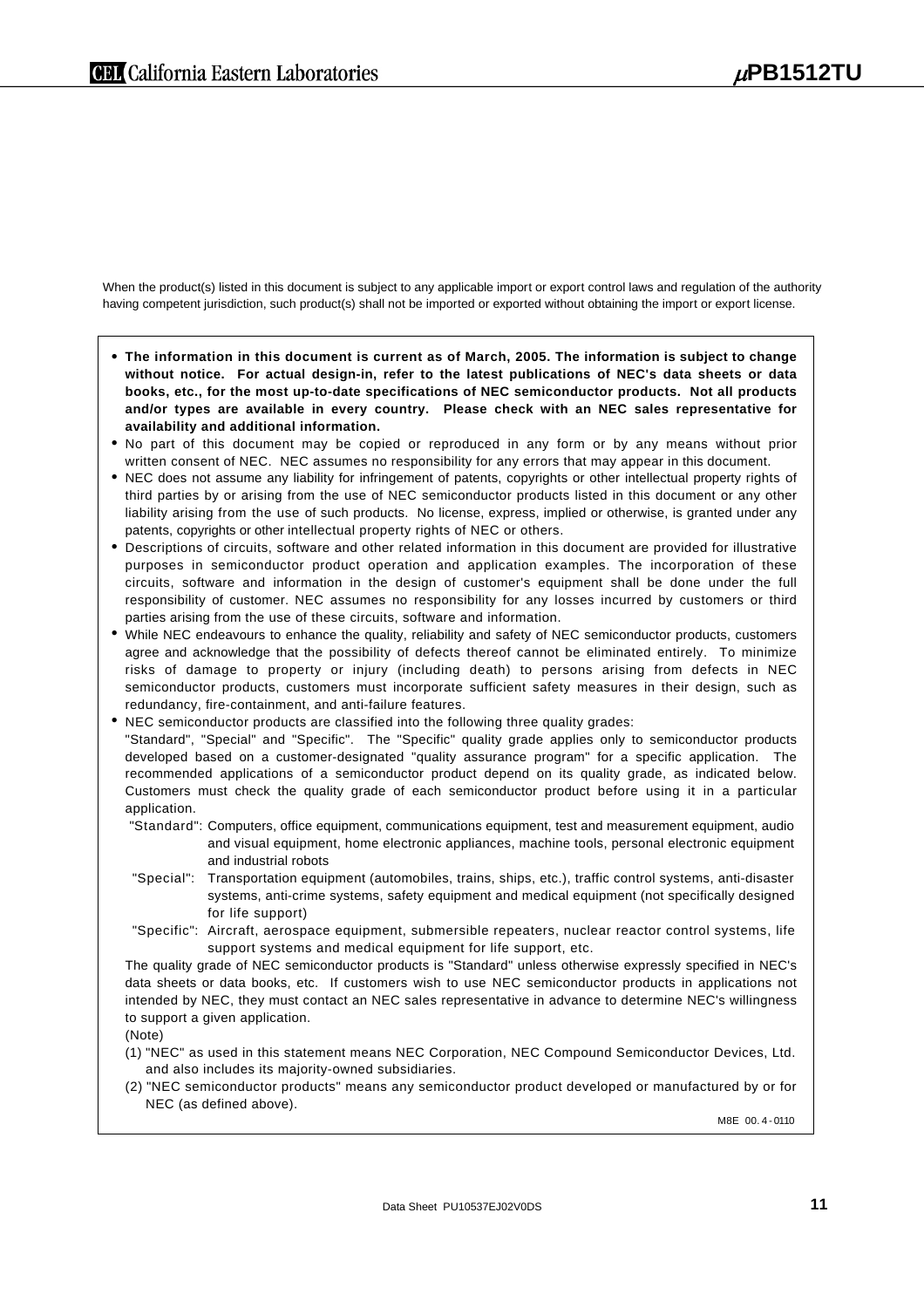**For further information, please contact**

**NEC Compound Semiconductor Devices, Ltd. http://www.ncsd.necel.com/** E-mail: salesinfo@ml.ncsd.necel.com (sales and general) techinfo@ml.ncsd.necel.com (technical) Sales Division TEL: +81-44-435-1588 FAX: +81-44-435-1579

**NEC Compound Semiconductor Devices Hong Kong Limited**

E-mail: ncsd-hk@elhk.nec.com.hk (sales, technical and general)

 Hong Kong Head Office Taipei Branch Office Korea Branch Office TEL: +852-3107-7303 TEL: +886-2-8712-0478 FAX: +886-2-2545-3859 TEL: +82-2-558-2120 FAX: +852-3107-7309 FAX: +82-2-558-5209

**NEC Electronics (Europe) GmbH http://www.ee.nec.de/** TEL: +49-211-6503-0 FAX: +49-211-6503-1327

**California Eastern Laboratories, Inc. http://www.cel.com/** TEL: +1-408-988-3500 FAX: +1-408-988-0279 0406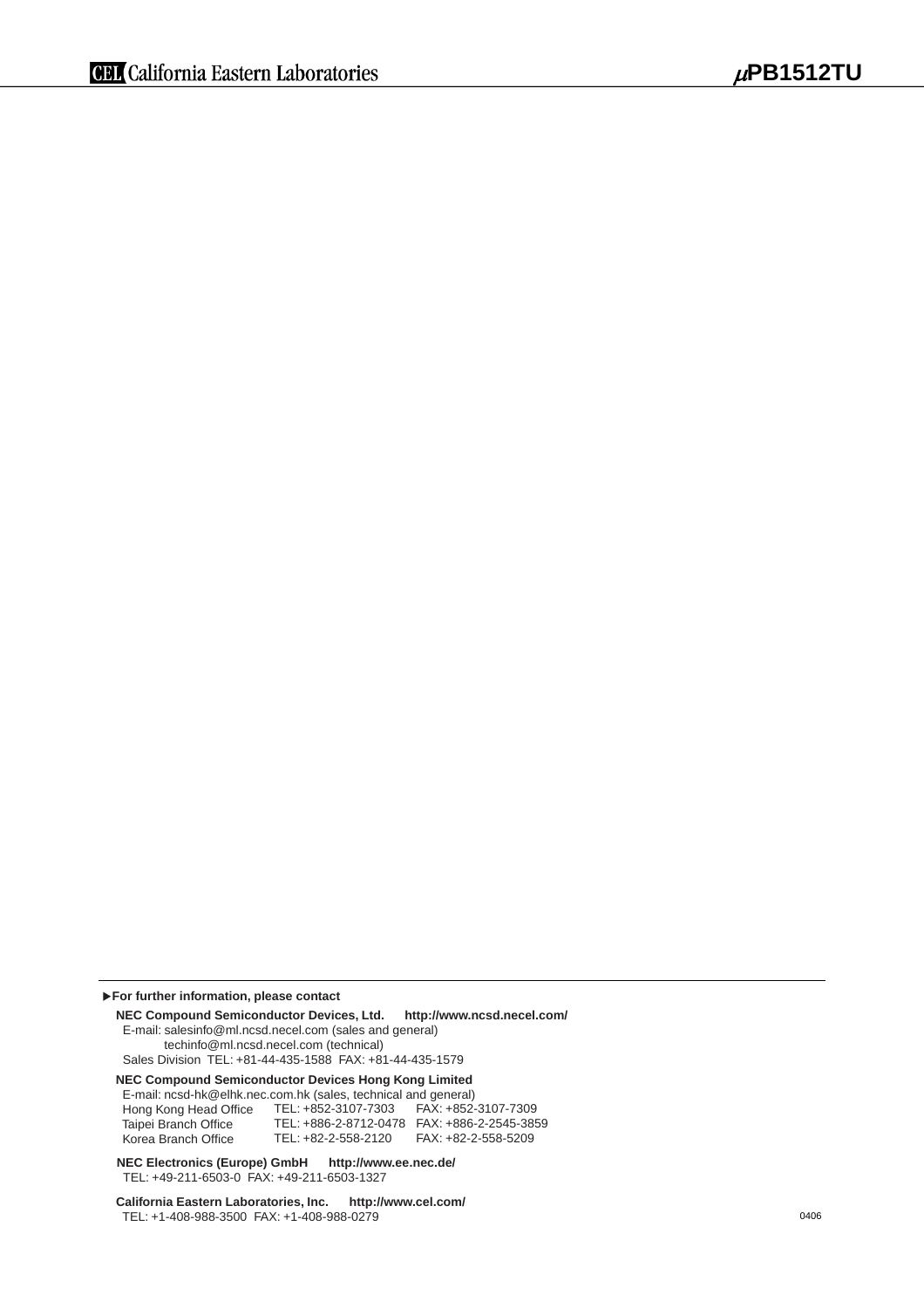

Subject: Compliance with EU Directives

CEL certifies, to its knowledge, that semiconductor and laser products detailed below are compliant with the requirements of European Union (EU) Directive 2002/95/EC Restriction on Use of Hazardous Substances in electrical and electronic equipment (RoHS) and the requirements of EU Directive 2003/11/EC Restriction on Penta and Octa BDE.

CEL Pb-free products have the same base part number with a suffix added. The suffix –A indicates that the device is Pb-free. The –AZ suffix is used to designate devices containing Pb which are exempted from the requirement of RoHS directive (\*). In all cases the devices have Pb-free terminals. All devices with these suffixes meet the requirements of the RoHS directive.

This status is based on CEL's understanding of the EU Directives and knowledge of the materials that go into its products as of the date of disclosure of this information.

| <b>Restricted Substance</b><br>per RoHS | <b>Concentration Limit per RoHS</b><br>(values are not yet fixed) | Concentration contained<br>in CEL devices |              |  |
|-----------------------------------------|-------------------------------------------------------------------|-------------------------------------------|--------------|--|
| Lead (Pb)                               | $< 1000$ PPM                                                      | -A                                        | -AZ<br>$(*)$ |  |
|                                         |                                                                   | Not Detected                              |              |  |
| Mercury                                 | $< 1000$ PPM                                                      | Not Detected                              |              |  |
| Cadmium                                 | $< 100$ PPM                                                       | Not Detected                              |              |  |
| <b>Hexavalent Chromium</b>              | $< 1000$ PPM                                                      | Not Detected                              |              |  |
| <b>PBB</b>                              | < 1000 PPM                                                        | Not Detected                              |              |  |
| <b>PBDE</b>                             | $< 1000$ PPM                                                      | Not Detected                              |              |  |

If you should have any additional questions regarding our devices and compliance to environmental standards, please do not hesitate to contact your local representative.

In no event shall CEL's liability arising out of such information exceed the total purchase price of the CEL part(s) at issue sold by CEL to customer on an annual basis.

See CEL Terms and Conditions for additional clarification of warranties and liability.

Important Information and Disclaimer: Information provided by CEL on its website or in other communications concerting the substance content of its products represents knowledge and belief as of the date that it is provided. CEL bases its knowledge and belief on information provided by third parties and makes no representation or warranty as to the accuracy of such information. Efforts are underway to better integrate information from third parties. CEL has taken and continues to take reasonable steps to provide representative and accurate information but may not have conducted destructive testing or chemical analysis on incoming materials and chemicals. CEL and CEL suppliers consider certain information to be proprietary, and thus CAS numbers and other limited information may not be available for release.